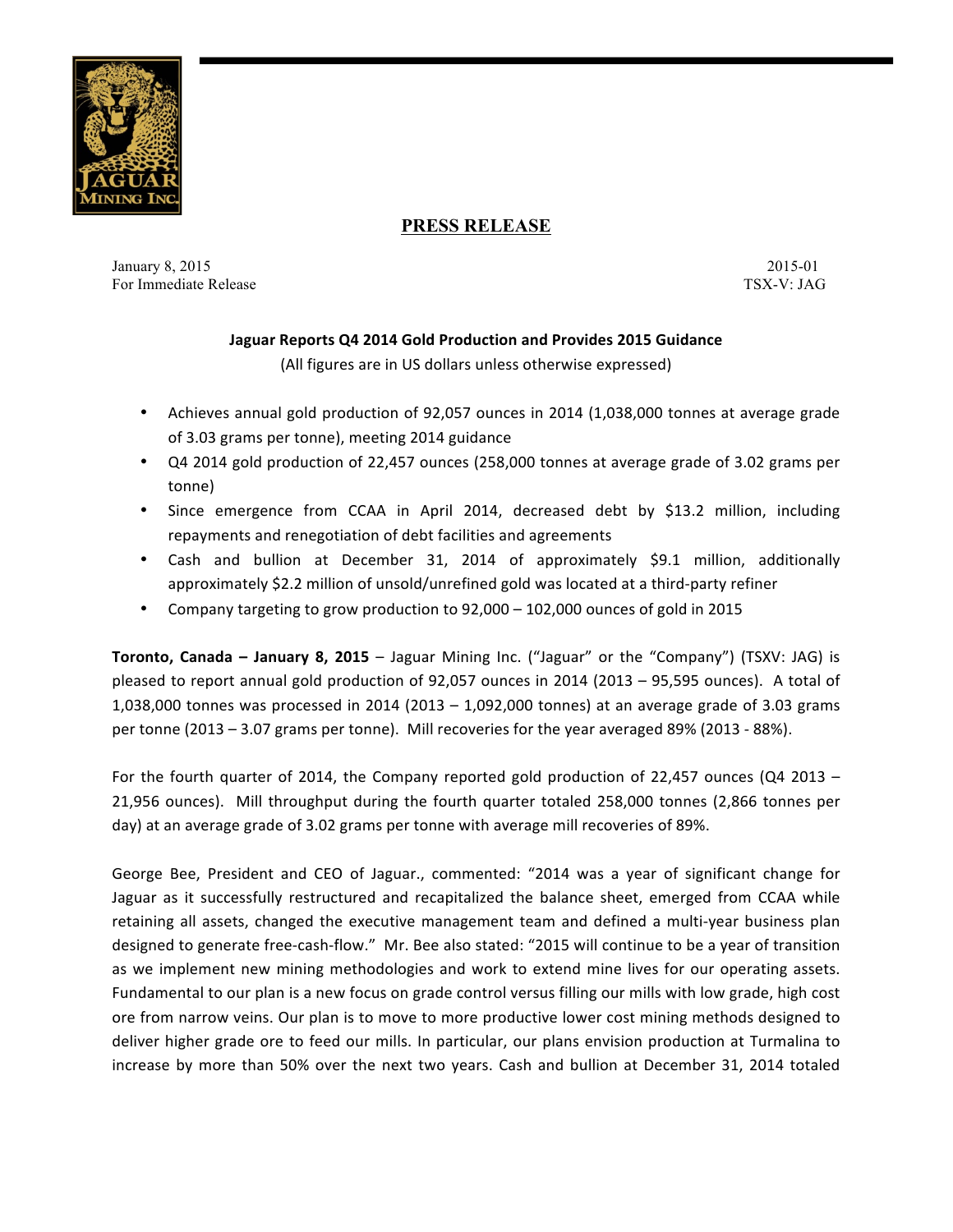|                     |         | Three Months Ended |           | <b>Twelve Months Ended</b> |  |
|---------------------|---------|--------------------|-----------|----------------------------|--|
|                     | Dec 31, | Dec 31,            | Dec 31,   | Dec 31,                    |  |
|                     | 2014    | 2013               | 2014      | 2013                       |  |
|                     |         |                    |           |                            |  |
| Tonnes milled       | 258,000 | 258,000            | 1,038,000 | 1,092,000                  |  |
| Recovery (%)        | 89%     | 88%                | 89%       | 88%                        |  |
| Grade (grams/tonne) | 3.02    | 2.96               | 3.03      | 3.07                       |  |
| Gold Ounces         |         |                    |           |                            |  |
| Production          | 22,456  | 21,956             | 92,057    | 95,595                     |  |
| <b>Sales</b>        | 21,400  | 23,503             | 92,264    | 94,850                     |  |

approximately \$9.1 million, additionally approximately \$2.2 million of unsold/unrefined gold was located at a third-party refiner."

Details of the Company's financial performance, including capital and operating costs, will be included in its fourth quarter and full-year 2014 financial results.

### **2015 Guidance**

| <b>Consolidated</b>                   | Low               | High      | 2014      |
|---------------------------------------|-------------------|-----------|-----------|
|                                       |                   |           |           |
| Au Production (ounces)                | 92,000            | 102,000   | 92,057    |
| Grade milled (grams per tonne)        | 3.30              | 3.75      | 3.03      |
| Tonnes milled                         | 925,000           | 1,025,000 | 1,037,972 |
| Au recovery rate                      | 89%               | 90%       | 90%       |
| Cash operating costs (1)              | \$<br>\$<br>800   | 900       |           |
| All-In-Sustaining-Costs (2)           | \$<br>\$<br>1,100 | 1,200     |           |
| Definition/delineation drilling (m's) | 34,000            | 34,000    |           |
|                                       |                   |           |           |
| <b>Turmalina Mine</b>                 | Low               | High      | 2014      |
|                                       |                   |           |           |
| Au Production (ounces)                | 56,000            | 62,000    | 47,968    |
| Grade milled (grams per tonne)        | 4.00              | 4.25      | 3.65      |
| Tonnes milled                         | 475,000           | 525,000   | 442,119   |
| Au recovery rate                      | 90%               | 91%       | 90%       |
| Cash operating costs (1)              | \$<br>\$<br>640   | 700       |           |
| All-In-Sustaining-Costs (2)           | \$<br>\$<br>900   | 1,000     |           |
| Definition/delineation drilling (m's) | 25,000            | 25,000    |           |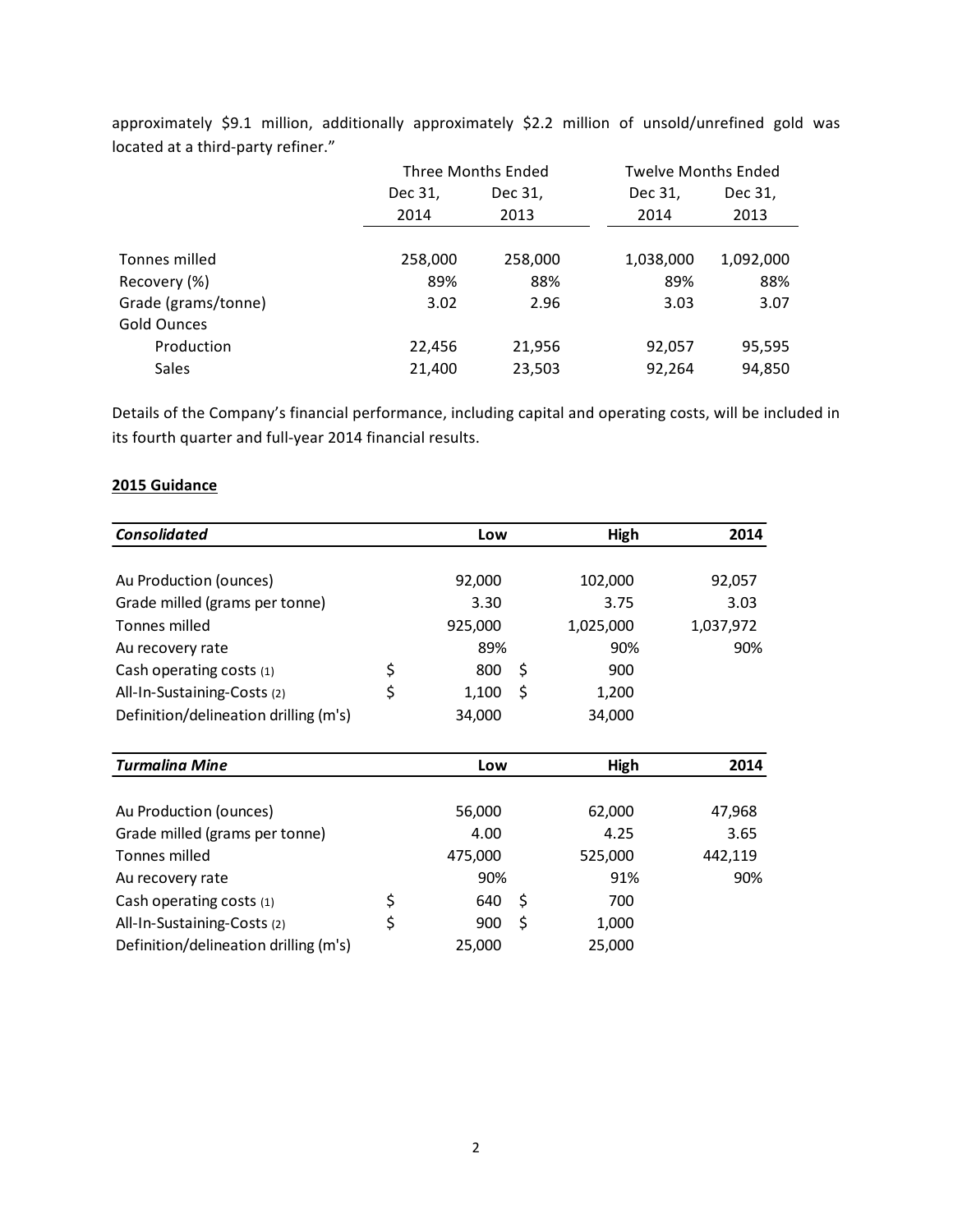| <b>Caete (Pilar and Roca Grande Mines)</b> |    | Low     |   | High    | 2014    |
|--------------------------------------------|----|---------|---|---------|---------|
|                                            |    |         |   |         |         |
| Au Production (ounces)                     |    | 36,000  |   | 40,000  | 44,089  |
| Grade milled (grams per tonne)             |    | 2.40    |   | 2.90    | 2.56    |
| Tonnes milled                              |    | 450,000 |   | 500,000 | 595,853 |
| Au recovery rate                           |    | 89%     |   | 90%     | 88%     |
| Cash operating costs (1)                   | \$ | 1.075   | S | 1,175   |         |
| All-In-Sustaining-Costs (2)                | \$ | 1,200   | S | 1,300   |         |
| Definition/delineation drilling (m's)      |    | 9,000   |   | 9,000   |         |

### **About Jaguar Mining Inc.**

Jaguar is a gold producer with mining operations in a prolific greenstone belt in the state of Minas Gerais, Brazil. Additionally, Jaguar wholly owns the large-scale Gurupi Development Project in the state of Maranhão, Brazil. In total, the Company owns mineral claims covering an area of approximate 197,000-hectares. Additional information is available on the Company's website at www.jaguarmining.com .

#### Footnotes

- 1. Cash operating costs and cash operating cost per ounce are Non-IFRS performance measures. In the gold mining industry, cash operating costs and cash operating costs per ounce are common performance measures but do not have any standardized meaning under IFRS. Cash operating costs are derived from amounts included in the Consolidated Statements of Comprehensive Income (Loss) and include mine site operating costs such as mining, processing and administration as well as royalty expenses, but exclude depreciation, depletion, share-based payment expenses and reclamation costs. Cash operating costs per ounce are based on ounces produced and are calculated by dividing cash operating costs by commercial gold ounces produced; US\$ cash operating costs per ounce produced are derived from the cash operating costs per ounce produced translated using the average Brazilian Central Bank R\$/US\$ exchange rate. The Company discloses cash operating costs and cash operating costs per ounce as it believes these measures provide valuable assistance to investors and analysts in evaluating the Company's operational performance and ability to generate cash flow. The most directly comparable measure prepared in accordance with IFRS is total production costs. A reconciliation of cash operating costs and cash operating cost per ounce produced to total production costs for the most recent reporting period, the three and nine months ended September 30, 2014 and 2013, is set out in the Company's third quarter 2014 MD&A filed on SEDAR at www.sedar.com.
- 2. All-in sustaining cost is a non-IFRS performance measure. This measure is intended to assist readers in evaluating the total costs of producing gold from current operations. While there is no standardized meaning across the industry for this measure, except for non-cash items the Company's definition conforms to the all-in sustaining cost definition as set out by the World Gold Council in its guidance note dated June 27, 2013. The Company defines all-in sustaining cost as the sum of production costs, sustaining capital (capital required to maintain current operations at existing levels), corporate general and administrative expenses, and in-mine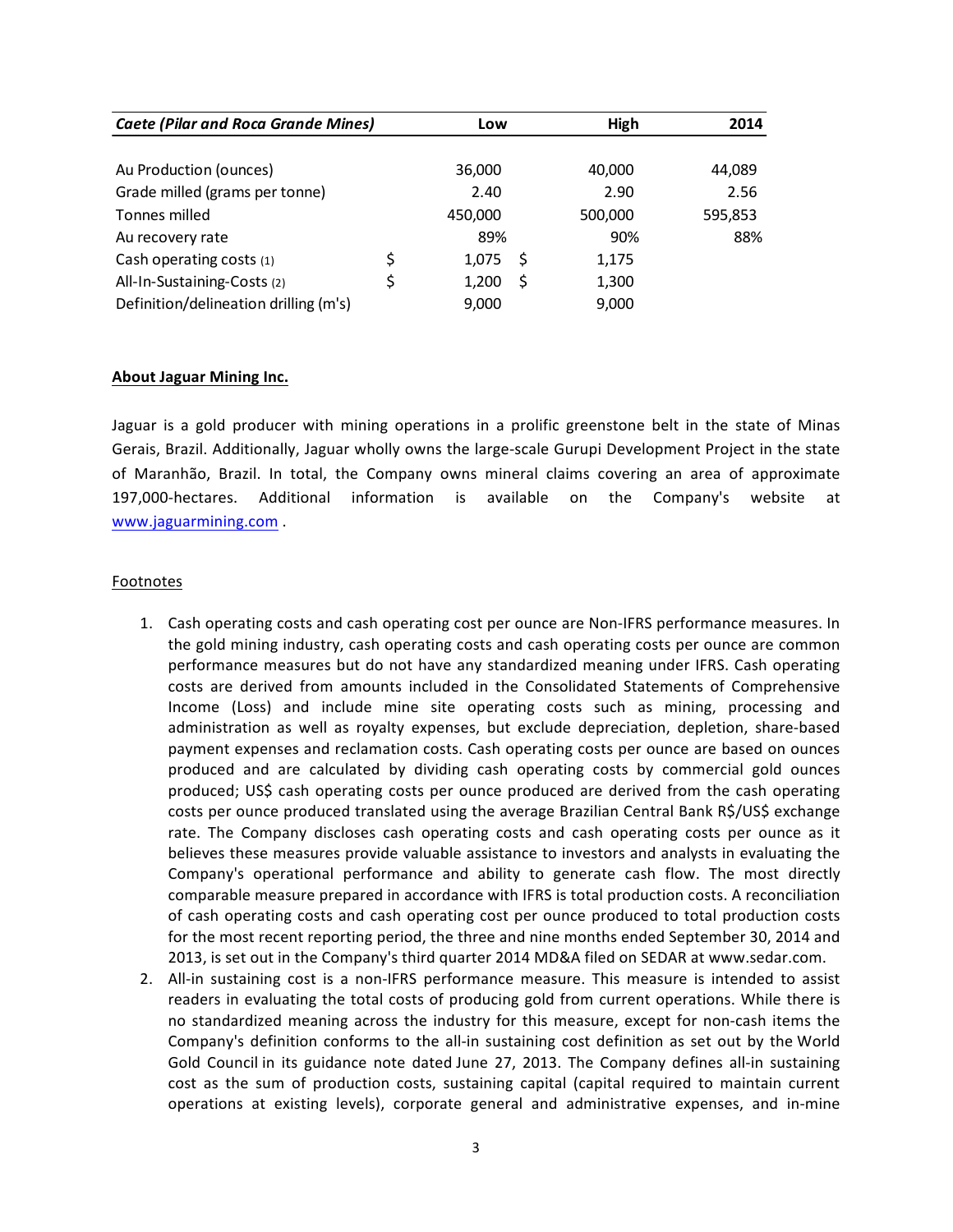exploration expenses. All-in sustaining cost excludes growth capital, reclamation cost accretion related to closed operations, interest and other financing costs and taxes. A reconciliation of allin sustaining cost to total production costs for the most recent reporting period, the three and nine months ended September 30, 2014 is set out in the Company's third quarter 2014 MD&A filed on SEDAR at www.sedar.com.

#### **FOR FURTHER INFORMATION PLEASE CONTACT:**

Derrick Weyrauch Chief Financial Officer 416-628-9601 dweyrauch@jaguarmining.com

#### **FORWARD-LOOKING STATEMENTS**

Certain statements in this press release constitute "Forward-Looking Statements" within the meaning of the U.S. Private Securities Litigation Reform Act of 1995 and applicable Canadian securities legislation. Forward-looking statements include, but are not limited to, management's assessment of Jaguar's future plans and operation. Certain statements throughout this press *release constitute forward-looking statements (forecasts)* under *applicable securities laws relating to future events or future* performance. Forward-Looking Statements can be identified by the use of words such as "are expected", "is forecast", "is targeted", "approximately", "plans", "anticipates" "projects", "anticipates", "continue", "estimate", "believe" or variations of such words and phrases or statements that certain actions, events or results "may", "could", "would", "might", or "will" be taken, occur or be achieved. Forward-Looking Statements involve known and unknown risks, uncertainties and other factors, which may cause the actual results or performance to be materially different from any future results or performance expressed or implied by the Forward-Looking Statements. Management does not have firm commitments for all of the costs, expenditures, prices or other financial assumptions used to prepare the financial outlooks or assurance that such results will be achieved. The actual results of Jaguar will likely vary from the amounts set forth in the financial outlooks and such variation may be material. *Jaguar* and its management believe that the financial outlooks have been prepared on a reasonable basis, reflecting the best estimates and judgments, and represent, to the best of management's knowledge and opinion, the Company's expected production, grades, tones milled, recovery rates, cash operating costs, and definition/delineation drillin, in addition to overall expenditures and results of operations during 2015. However, because this information is highly subjective and subject to numerous risks, including the risks discussed below, it should not be relied on as necessarily indicative of future results. Forward-looking information is based on current expectations, estimates and projections that involve a number of risks and uncertainties which could cause actual results to differ materially from those anticipated by Jaguar and described in the *forward-looking information. The forward-looking information contained in this press release is made as of the date hereof and* Jaguar *undertakes no obligation to update publicly or revise any forward-looking information, whether as a result of new* information, future events or otherwise, unless required by applicable securities laws. The forward-looking information *contained in this press release is expressly qualified by this cautionary statement.* 

Forward-Looking Statements involve known and unknown risks, uncertainties and other factors may cause the actual results, performance or achievements to be materially different from those expressed or implied by the forward-looking statements. Such risk factors include, among others the risk of Jaguar's not meeting the forecast plans regarding its operations and financial performance, as well as those factors disclosed in the Company's current Annual Information Form and Management's Discussion and Analysis, as well as other public disclosure documents, available on SEDAR at www.sedar.com. Although the Company has attempted to identify important factors that could cause actual actions, events or results to differ materially from those described in forward-looking statements, there may be other factors that cause actions, events or results not to be as anticipated, estimated or intended. There can be no assurance that forward-looking statements will prove to be accurate. The *forward-looking statements contained herein are presented for the purposes of assisting investors in understanding the* Company's plan, objectives and goals and may not be appropriate for other purposes. Accordingly, readers should not place *undue reliance on forward-looking statements.*